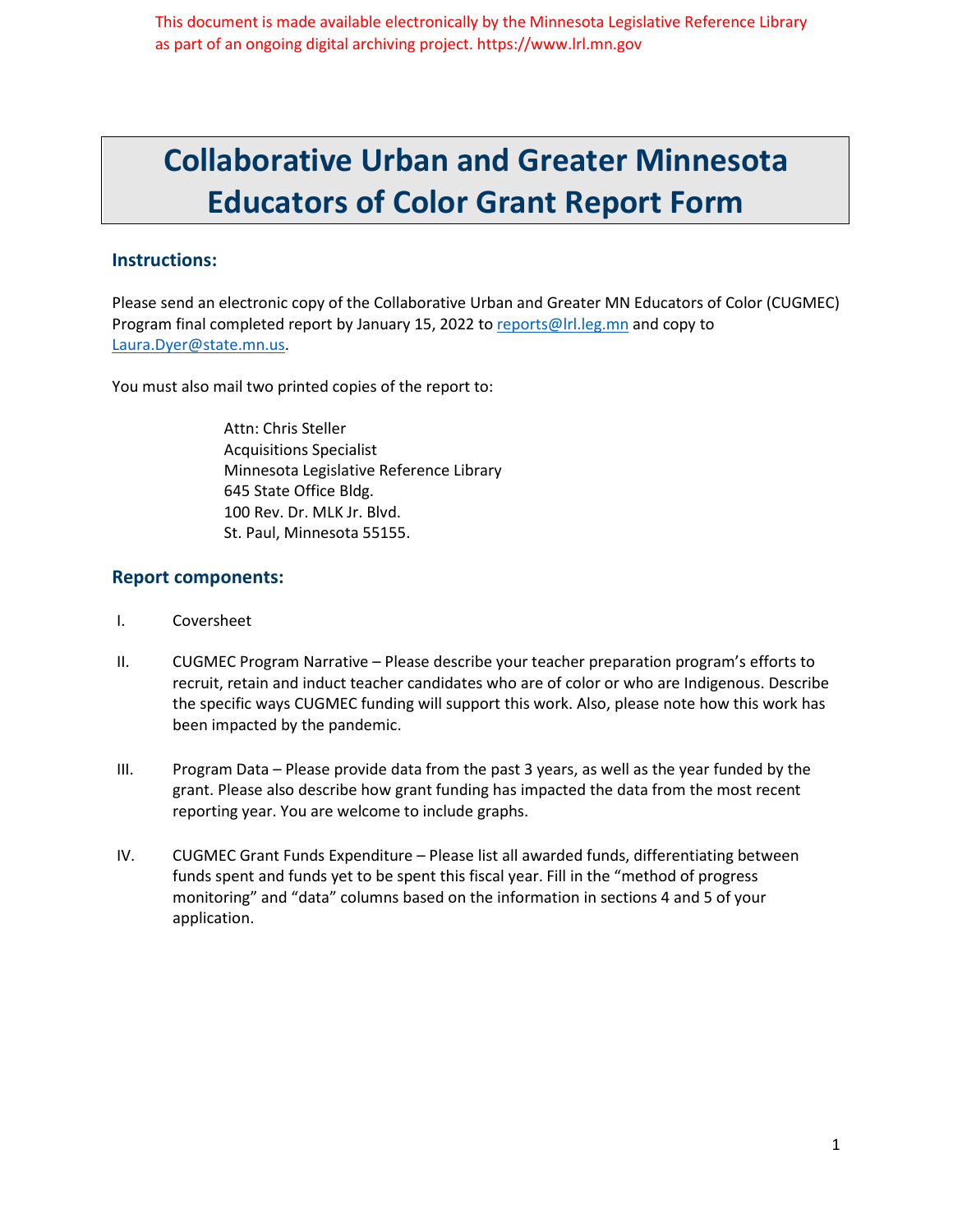## **Collaborative Urban and Greater Minnesota Educators of Color Grant Report**

### **Grantee Information**

| <b>Legal Name of Applicant Organization</b> | Trustees of the Hamline University of Minnesota |
|---------------------------------------------|-------------------------------------------------|
| Total Grant Amount                          | 100,000                                         |

## **Identified Official with Authority**

| Name of official with authority to sign | Andy Runquist                         |
|-----------------------------------------|---------------------------------------|
| <b>Title</b>                            | Associate Provost                     |
| <b>Address</b>                          | 1536 Hewitt Ave MS-A1775              |
| City, State and Zip code + 4            | St. Paul, MN 55104-1284               |
| <b>Phone Number and Email</b>           | 651-523-2513 / arundquist@hamline.edu |

### **Primary Program Contact**

| Name of program contact       | Marcela Kostihova                       |
|-------------------------------|-----------------------------------------|
| <b>Title</b>                  | Dean, College of Liberal Arts           |
| <b>Address</b>                | 1536 Hewitt Ave, MS-C1913               |
| City, State and Zip code + 4  | Saint Paul, MN 55104-1284               |
| <b>Phone Number and Email</b> | 651-523-2206 / mkostihova01@hamline.edu |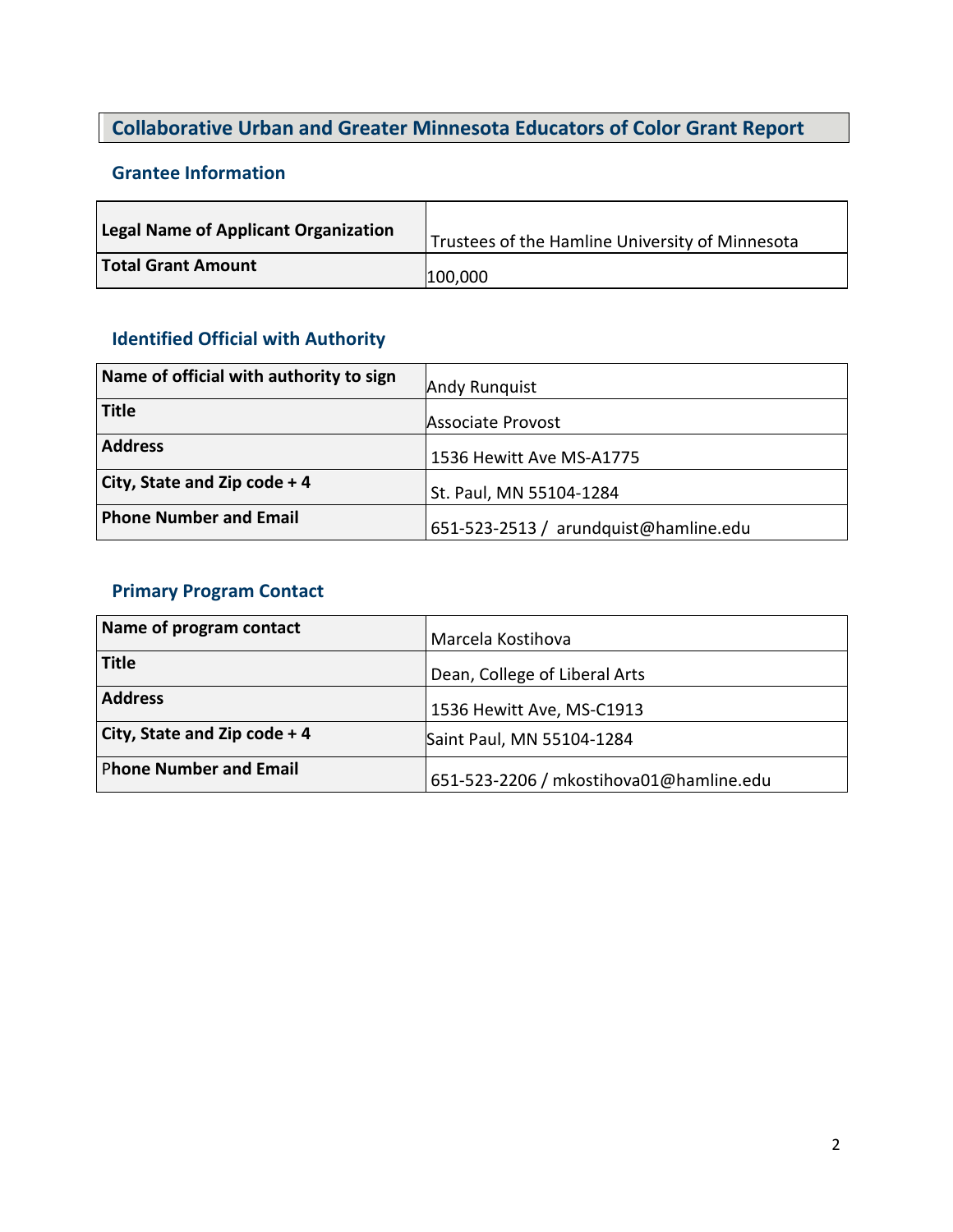## **Collaborative Urban and Greater Minnesota Educators of Color Grant Program Narrative**

Outreach pertaining to recruitment and induction of potential teacher candidates who people of color or Indigenous was established with community agencies and non-profit organizations, Hopkins School District, and Mounds View. We started an innovative pipeline partnership with Mounds View School District to help recruit students of color into teacher preparation programs at Hamline who would ultimately return back to Mounds View to teach within the district. Faculty from Hamline work with staff from Mounds View to hold campus events where Mounds View students of color experience being on a college campus and speak with other students in the teaching programs. The first student to graduate and return to Mounds View as a result of this partnership completed the program in May 2018 and began her teaching career in fall 2018. The second student is graduating Spring 2022. Additional outreach efforts include collaborating with local districts to continue enrollment in teacher licensure programs such as para-pathway and the new creation of a special education licensure program. These programs will provide important support for K-12 schools, while also opening a new pathway for students into teacher licensure. While it may take a few years to build, we see great potential for growth in this area. Similarly, the Para-Pathway will allow adults already working successfully with youth in schools to earn a B.A. and teaching license. The Para-Pathway has the potential to increase the percentage of BIPOC teachers in K-12 schools, while providing a new stream of students into initial licensure programs.

Grant funds were used to support recruitment and retention of BIPOC aspiring teachers who are undergraduate and graduate students. Specifically, grant funds were used to provide: direct financial assistance toward tuition, student teaching stipends, reimbursement for licensing testing fees, provide textbooks and mentoring. The use of some grant funds was impacted by the COVID-19 Pandemic and therefore slowed progress and outcomes goals. It was a hardship providing support to first year teachers through CUGMEC, so additional opportunities to support first year teachers was developed through the Center of Excellence in Urban Teaching. Other setbacks included some students electing to postpone student teaching. Last year an online reimbursement submission portal was created for students to request reimbursement. Although we modified how students seek reimbursement, this is an ongoing growth opportunity in making it easier for students to receive reimbursement. Student teacher stipends were provided to all student teachers demonstrating a financial need. All students indicated receiving student teacher stipends was helpful and aided program completion.

The work of the grant has been impacted by COVID-19 Pandemic challenges in that services have switched to online, requiring increased costs for students to access materials and services.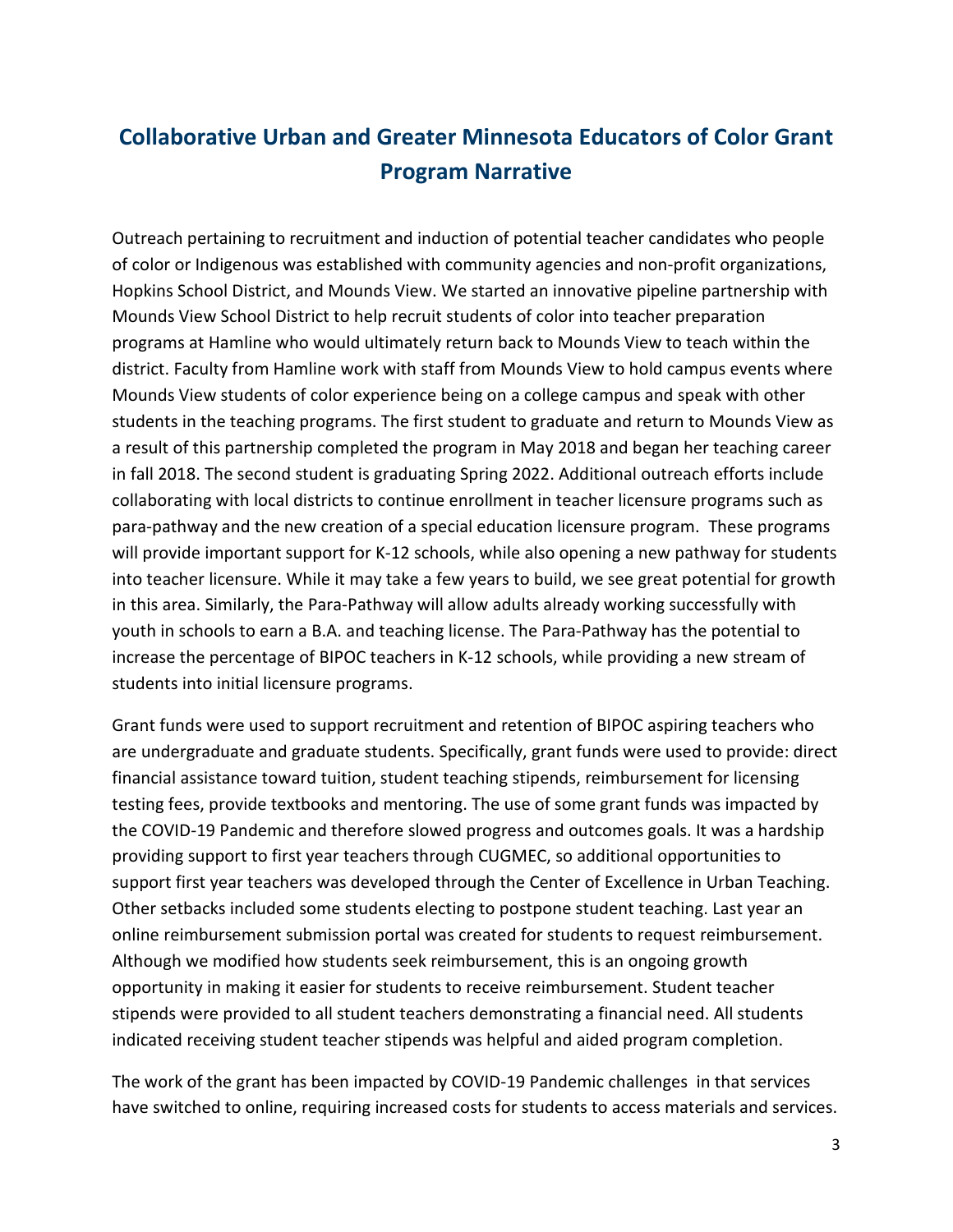In some cases, students have been denied opportunities to work with K-12 populations and have reported feeling less confident in their abilities to cope and teach. Some students have elected to postpone student teaching, and enroll in few courses while working full time. Many students cannot pay their tuition and have less time available to participate in mentoring programs. Students also reported it was a challenge to submit reimbursement requests. Lastly, because of COVID protocols, many professionals were unable to continue working with our students and those services were provided by BIPOC Hamline faculty.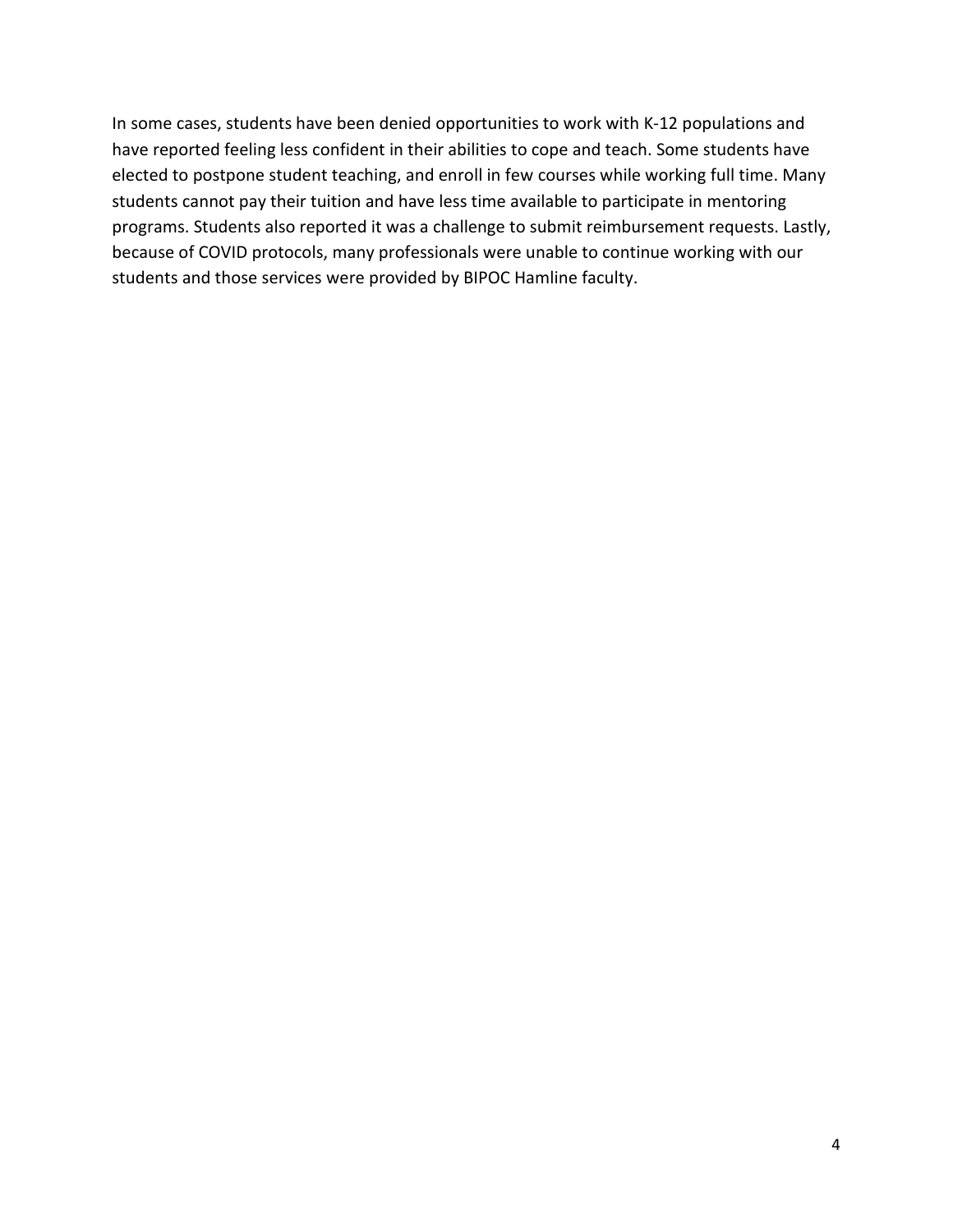### **Collaborative Urban and Greater Minnesota Educators of Color Grant Program Data**

**Instructions:** Please provide the following data for the **2018-2019, 2019-2020, 2020-2021** academic years. Additionally, provide data for **fall 2022.**

The data reported should be for your unit, not an individual program or your entire college or university. Please note, where a percentage is asked for, this should be the percentage of candidates/completers of color out of all candidates/completers.

For the purpose of this report, **program completer** means a candidate who completes all coursework and clinical experience at the level necessary to be recommended for licensure, even if they have not yet passed pedagogy and/or content exams. **Enrolled candidates** include program completers.

If a candidate is counted in more than one racial/ethnic category, please make note of that.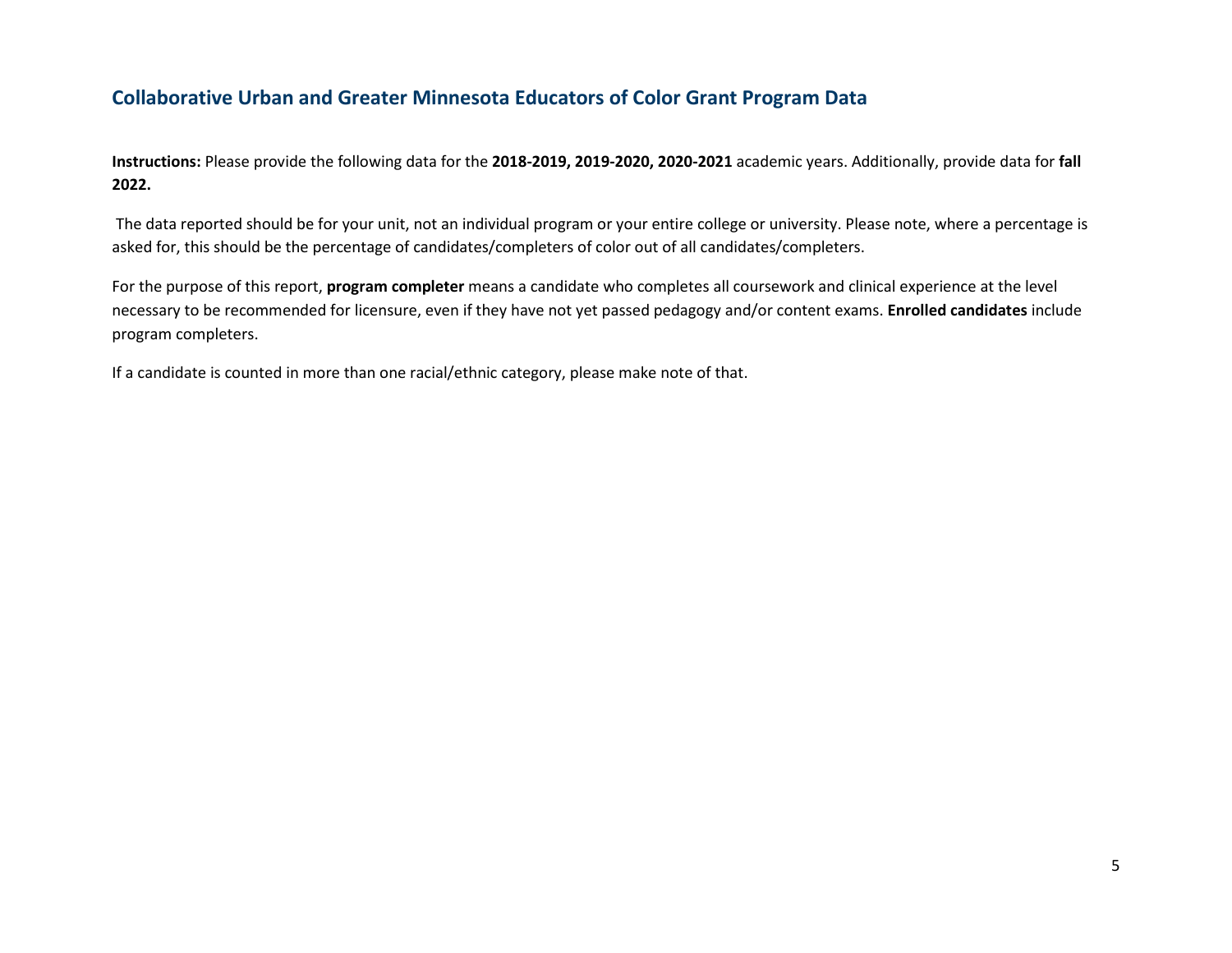#### **Table 1a: 2018-2019 Data**

|                                      | $\ $ # of<br>candidates<br>recruited to<br>grantee unit | % of<br>candidates<br>recruited to<br>grantee unit | # of candidates<br>newly admitted<br>to the unit | % of<br>candidates<br>newly<br>admitted to<br>the unit | $\ $ # of<br>candidates<br>enrolled at<br>the unit | % of all<br>candidates<br>enrolled | # of<br>candidates<br>who<br>completed<br>student<br>teaching | % out of all<br>candidates<br><b>who</b><br>completed<br>student<br>teaching |
|--------------------------------------|---------------------------------------------------------|----------------------------------------------------|--------------------------------------------------|--------------------------------------------------------|----------------------------------------------------|------------------------------------|---------------------------------------------------------------|------------------------------------------------------------------------------|
| American Indian or<br>Alaskan Native | $\pmb{0}$                                               |                                                    | $\pmb{0}$                                        |                                                        |                                                    |                                    |                                                               |                                                                              |
| Asian                                | 12                                                      | 33                                                 | 12                                               | 33                                                     | 33                                                 | 9.4                                | 5                                                             | 3.9                                                                          |
| <b>Black</b>                         | $8\phantom{1}$                                          | 22                                                 | $8\phantom{1}$                                   | 22                                                     |                                                    | 3.7                                | 5                                                             | 3.9                                                                          |
| Hawaiian/Pacific<br>Islander         | $\pmb{0}$                                               |                                                    | 0                                                |                                                        |                                                    |                                    |                                                               |                                                                              |
| Hispanic                             | $\overline{7}$                                          | 20                                                 | $\overline{7}$                                   | 20                                                     |                                                    | 3.4                                | $\overline{3}$                                                | 2.3                                                                          |
| <b>Multiple Categories</b>           | $\boldsymbol{9}$                                        | 25                                                 | $\boldsymbol{9}$                                 | 25                                                     |                                                    | 4.8                                | $\overline{2}$                                                | 1.6                                                                          |
| Total                                | 36                                                      |                                                    | 36                                               |                                                        | 63                                                 |                                    | 15                                                            | 11.6                                                                         |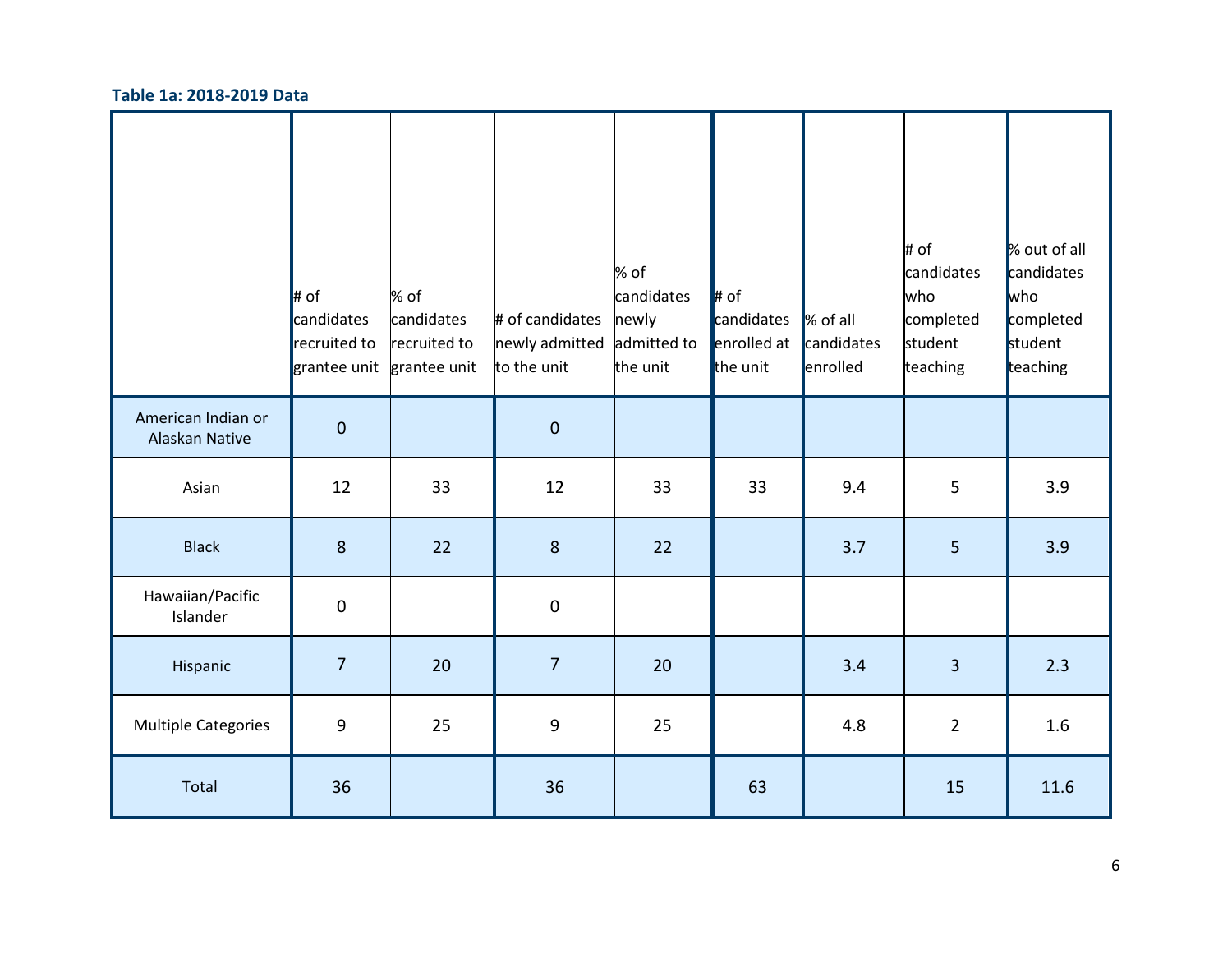#### **Table 1b: 2018-2019 Data**

|                                      | $#$ of program<br>completers | % out of all<br>program<br>completers | # of program program<br>completers<br>licensed in<br>their field(s) their field(s) | % out of all<br>completers<br>licensed in | $\parallel$ # of program<br>completers<br>employed as<br>MN teachers<br>$\left  \text{in their field(s)} \right $ field(s) | % out of all<br>program<br>employed as completers<br>in their | completers $#$ of program<br>MN teachersemployed as<br><b>MN</b><br>administrators | $#$ of program<br>completers<br>employed as<br>MN<br>educators in<br>other areas |
|--------------------------------------|------------------------------|---------------------------------------|------------------------------------------------------------------------------------|-------------------------------------------|----------------------------------------------------------------------------------------------------------------------------|---------------------------------------------------------------|------------------------------------------------------------------------------------|----------------------------------------------------------------------------------|
| American Indian or<br>Alaskan Native |                              |                                       |                                                                                    |                                           |                                                                                                                            |                                                               |                                                                                    |                                                                                  |
| Asian                                | 5                            | 3.9                                   | 5                                                                                  | 3.9                                       | 5                                                                                                                          | 3.9                                                           |                                                                                    |                                                                                  |
| <b>Black</b>                         | 5                            | 3.9                                   | 5                                                                                  | 3.9                                       | 5                                                                                                                          | 3.9                                                           |                                                                                    |                                                                                  |
| Hawaiian/Pacific<br>Islander         |                              |                                       |                                                                                    |                                           |                                                                                                                            |                                                               |                                                                                    |                                                                                  |
| Hispanic                             | $\overline{3}$               | 2.3                                   | 3                                                                                  | 2.3                                       | 3                                                                                                                          | 2.3                                                           |                                                                                    |                                                                                  |
| <b>Multiple Categories</b>           | $\overline{2}$               | 1.6                                   | $\overline{2}$                                                                     | 1.6                                       | $\overline{2}$                                                                                                             | 1.6                                                           |                                                                                    |                                                                                  |
| Total                                | 15                           | 11.7                                  | 15                                                                                 |                                           | 15                                                                                                                         | 11.7                                                          |                                                                                    |                                                                                  |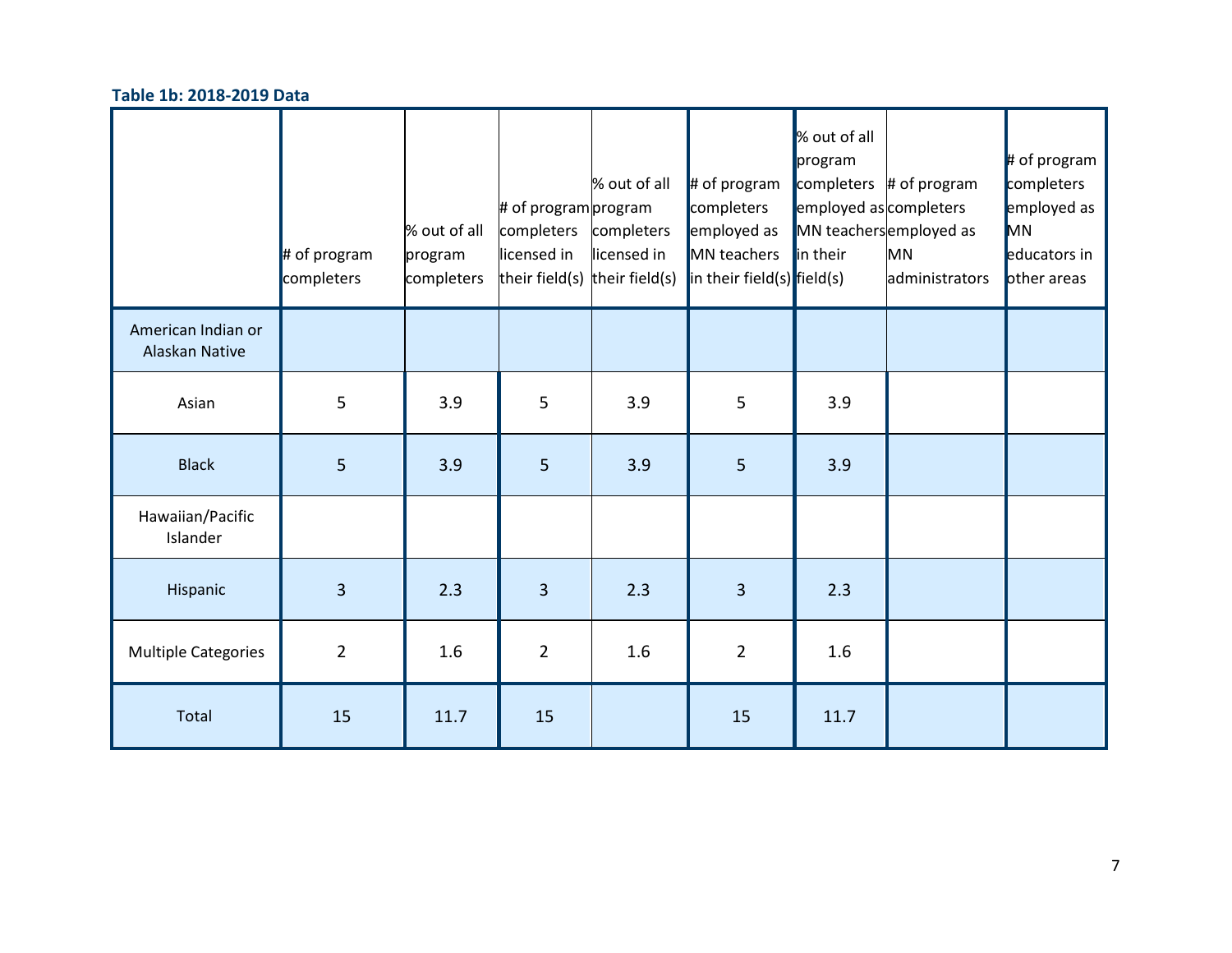#### **Table 2a: 2019-2020 Data**

|                                      | $\parallel$ # of<br>candidates<br>recruited to<br>grantee unit | % of<br>candidates<br>recruited to<br>grantee unit | # of candidates<br>newly admitted<br>to the unit | % of<br>candidates<br>newly<br>admitted to<br>the unit | $\ #$ of<br>candidates<br>enrolled at<br>the unit | % of all<br>candidates<br>enrolled | # of<br>candidates<br>who<br>completed<br>student<br>teaching | % out of all<br>candidates<br><b>who</b><br>completed<br>student<br>teaching |
|--------------------------------------|----------------------------------------------------------------|----------------------------------------------------|--------------------------------------------------|--------------------------------------------------------|---------------------------------------------------|------------------------------------|---------------------------------------------------------------|------------------------------------------------------------------------------|
| American Indian or<br>Alaskan Native | $\overline{2}$                                                 | 1.2%                                               | $\overline{2}$                                   | 1.3%                                                   | $\overline{2}$                                    | 2.1%                               | $\mathbf{1}$                                                  | 1.3%                                                                         |
| Asian                                | 12                                                             | 7.3%                                               | 10                                               | 6.6%                                                   | $\overline{7}$                                    | 7.2%                               | 8                                                             | 10.0%                                                                        |
| <b>Black</b>                         | $\overline{9}$                                                 | 5.5%                                               | $\overline{7}$                                   | 4.6%                                                   | $\boldsymbol{6}$                                  | 6.2%                               | 2 <sup>1</sup>                                                | 2.5%                                                                         |
| Hawaiian/Pacific<br>Islander         | $\pmb{0}$                                                      | 0.0%                                               | $\pmb{0}$                                        | 0.0%                                                   | $\pmb{0}$                                         | 0.0%                               | $\pmb{0}$                                                     | 0.0%                                                                         |
| Hispanic                             | $\overline{9}$                                                 | 5.5%                                               | $\overline{7}$                                   | 4.6%                                                   | 5                                                 | 5.2%                               | $\overline{2}$                                                | 2.5%                                                                         |
| Multiple Categories                  |                                                                |                                                    |                                                  |                                                        |                                                   |                                    |                                                               |                                                                              |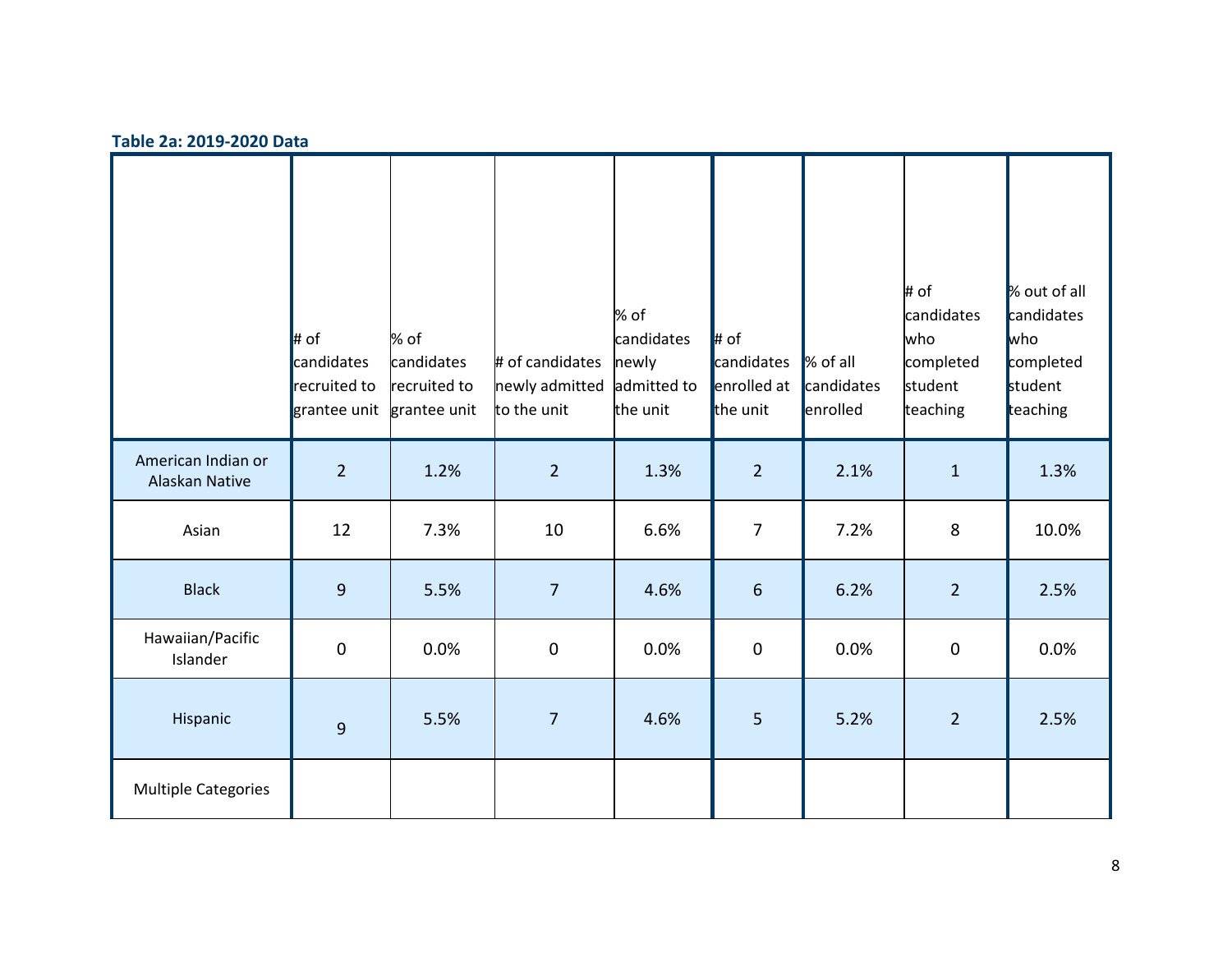| Total | 29 | 17.7% | $\mathbf{a}$<br>25 | 15.1% | 47<br>$\pm$ | 17.5% | 4 <sup>2</sup><br>ᆠ | 15.0% |
|-------|----|-------|--------------------|-------|-------------|-------|---------------------|-------|
|       |    |       |                    |       |             |       |                     |       |

**Table 2b: 2019-2020 Data**

|                                      | $#$ of program<br>completers | % out of all<br>program<br>completers | # of program program<br>completers<br>licensed in<br>their field(s) | % out of all<br>completers<br>licensed in<br>their field(s) | $\#$ of program<br>completers<br>employed as<br>MN teachers<br>in their field(s) field(s) | % out of all<br>program<br>completers<br>employed as completers<br>in their | # of program<br>MN teachersemployed as<br>MN<br>administrators | $#$ of program<br>completers<br>employed as<br>MN<br>educators in<br>other areas |
|--------------------------------------|------------------------------|---------------------------------------|---------------------------------------------------------------------|-------------------------------------------------------------|-------------------------------------------------------------------------------------------|-----------------------------------------------------------------------------|----------------------------------------------------------------|----------------------------------------------------------------------------------|
| American Indian or<br>Alaskan Native | $\mathbf{1}$                 | 1.3%                                  | $\mathbf{1}$                                                        | 1.0%                                                        | $\mathbf{1}$                                                                              | 1.4%                                                                        |                                                                |                                                                                  |
| Asian                                | 8                            | 10.0%                                 | 14                                                                  | 14.1%                                                       | 9                                                                                         | 12.3%                                                                       |                                                                |                                                                                  |
| <b>Black</b>                         | $\overline{2}$               | 2.5%                                  | $\overline{4}$                                                      | 4.0%                                                        | $\overline{4}$                                                                            | 5.5%                                                                        |                                                                |                                                                                  |
| Hawaiian/Pacific<br>Islander         |                              | 0.0%                                  |                                                                     | 0.0%                                                        |                                                                                           | 0.0%                                                                        |                                                                |                                                                                  |
| Hispanic                             | $\overline{2}$               | 2.5%                                  | $\overline{3}$                                                      | 3.3%                                                        | 3                                                                                         | 4.1%                                                                        |                                                                |                                                                                  |
| <b>Multiple Categories</b>           |                              |                                       |                                                                     |                                                             |                                                                                           |                                                                             |                                                                |                                                                                  |
| Total                                | 12                           | 15.0%                                 | 20                                                                  | 20.2%                                                       | 15                                                                                        | 20.5%                                                                       |                                                                |                                                                                  |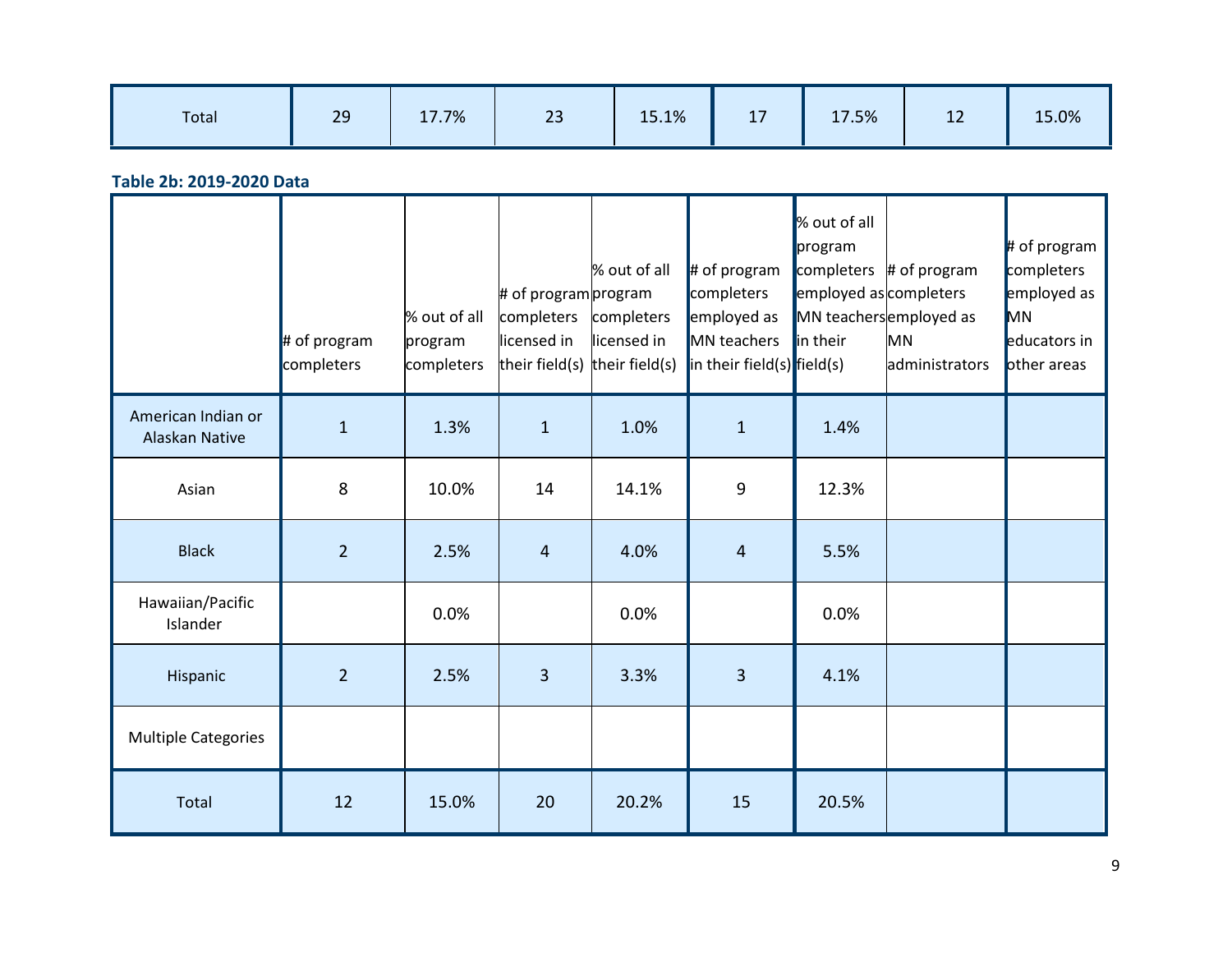#### **Table 3a: 2020-2021 Data**

|                                      | $\ $ # of<br>candidates<br>recruited to<br>grantee unit | % of<br>candidates<br>recruited to<br>grantee unit | # of candidates<br>newly admitted<br>to the unit | % of<br>candidates<br>newly<br>admitted to<br>the unit | $\ $ # of<br>candidates<br>enrolled at<br>the unit | % of all<br>candidates<br>enrolled | # of<br>candidates<br>who<br>completed<br>student<br>teaching | % out of all<br>candidates<br><b>who</b><br>completed<br>student<br>teaching |
|--------------------------------------|---------------------------------------------------------|----------------------------------------------------|--------------------------------------------------|--------------------------------------------------------|----------------------------------------------------|------------------------------------|---------------------------------------------------------------|------------------------------------------------------------------------------|
| American Indian or<br>Alaskan Native |                                                         |                                                    |                                                  |                                                        |                                                    |                                    |                                                               |                                                                              |
| Asian                                |                                                         |                                                    |                                                  |                                                        |                                                    |                                    |                                                               |                                                                              |
| <b>Black</b>                         |                                                         |                                                    |                                                  |                                                        |                                                    |                                    |                                                               |                                                                              |
| Hawaiian/Pacific<br>Islander         |                                                         |                                                    |                                                  |                                                        |                                                    |                                    |                                                               |                                                                              |
| Hispanic                             |                                                         |                                                    |                                                  |                                                        |                                                    |                                    |                                                               |                                                                              |
| <b>Multiple Categories</b>           |                                                         |                                                    |                                                  |                                                        |                                                    |                                    |                                                               |                                                                              |
| Total                                |                                                         |                                                    |                                                  |                                                        |                                                    |                                    |                                                               |                                                                              |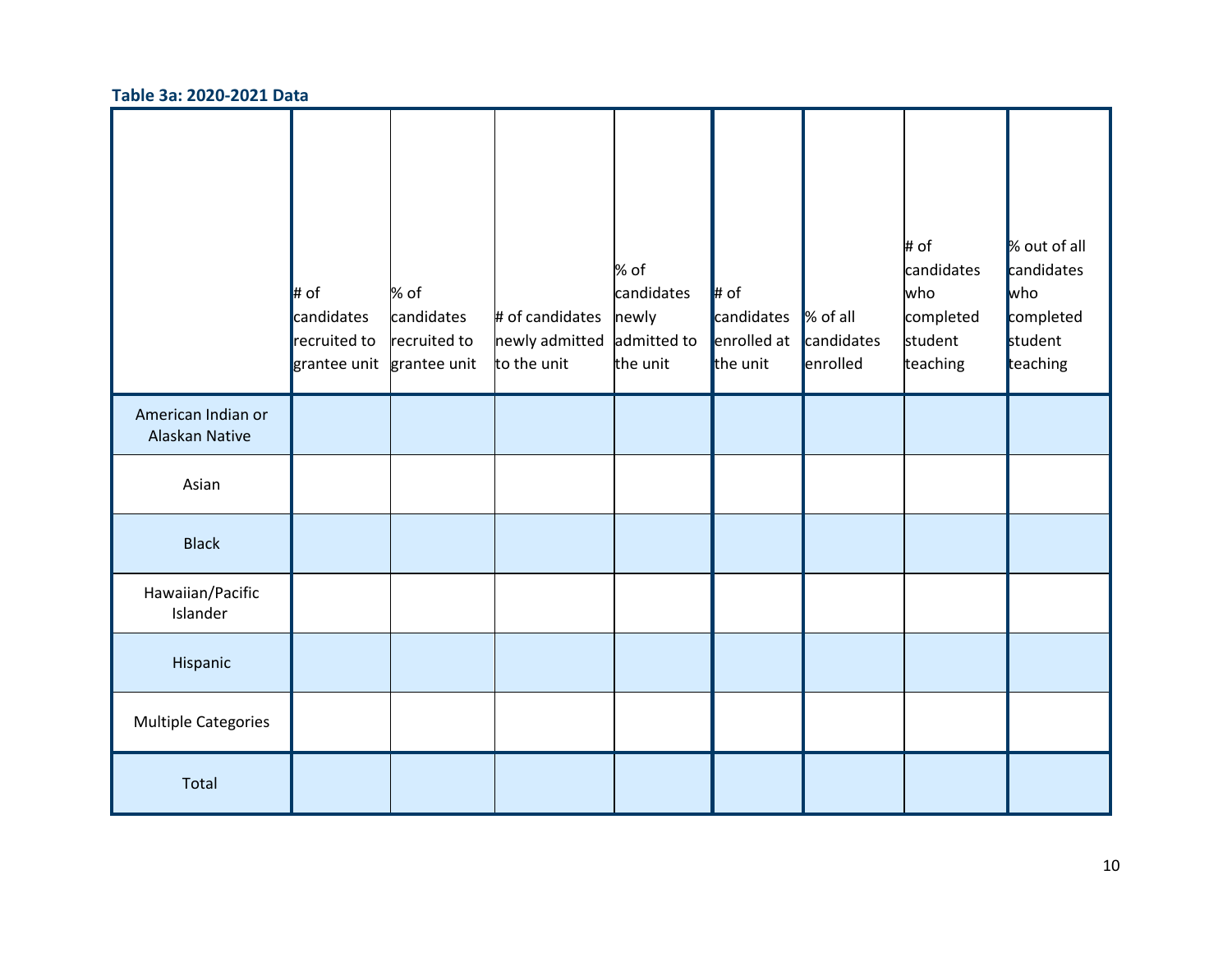#### **Table 3b: 2020-2021 Data**

|                                      | $#$ of program<br>completers | % out of all<br>program<br>completers | # of program program<br>completers<br>licensed in<br>their field(s) their field(s) | % out of all<br>completers<br>licensed in | $\#$ of program<br>completers<br>employed as<br>MN teachers<br>$\left  \text{in their field(s)} \right $ field(s) | % out of all<br>program<br>employed as completers<br>in their | completers $#$ of program<br>MN teachersemployed as<br><b>MN</b><br>administrators | $#$ of program<br>completers<br>employed as<br>MN<br>educators in<br>other areas |
|--------------------------------------|------------------------------|---------------------------------------|------------------------------------------------------------------------------------|-------------------------------------------|-------------------------------------------------------------------------------------------------------------------|---------------------------------------------------------------|------------------------------------------------------------------------------------|----------------------------------------------------------------------------------|
| American Indian or<br>Alaskan Native |                              |                                       |                                                                                    |                                           |                                                                                                                   |                                                               |                                                                                    |                                                                                  |
| Asian                                |                              |                                       |                                                                                    |                                           |                                                                                                                   |                                                               |                                                                                    |                                                                                  |
| <b>Black</b>                         |                              |                                       |                                                                                    |                                           |                                                                                                                   |                                                               |                                                                                    |                                                                                  |
| Hawaiian/Pacific<br>Islander         |                              |                                       |                                                                                    |                                           |                                                                                                                   |                                                               |                                                                                    |                                                                                  |
| Hispanic                             |                              |                                       |                                                                                    |                                           |                                                                                                                   |                                                               |                                                                                    |                                                                                  |
| <b>Multiple Categories</b>           |                              |                                       |                                                                                    |                                           |                                                                                                                   |                                                               |                                                                                    |                                                                                  |
| Total                                |                              |                                       |                                                                                    |                                           |                                                                                                                   |                                                               |                                                                                    |                                                                                  |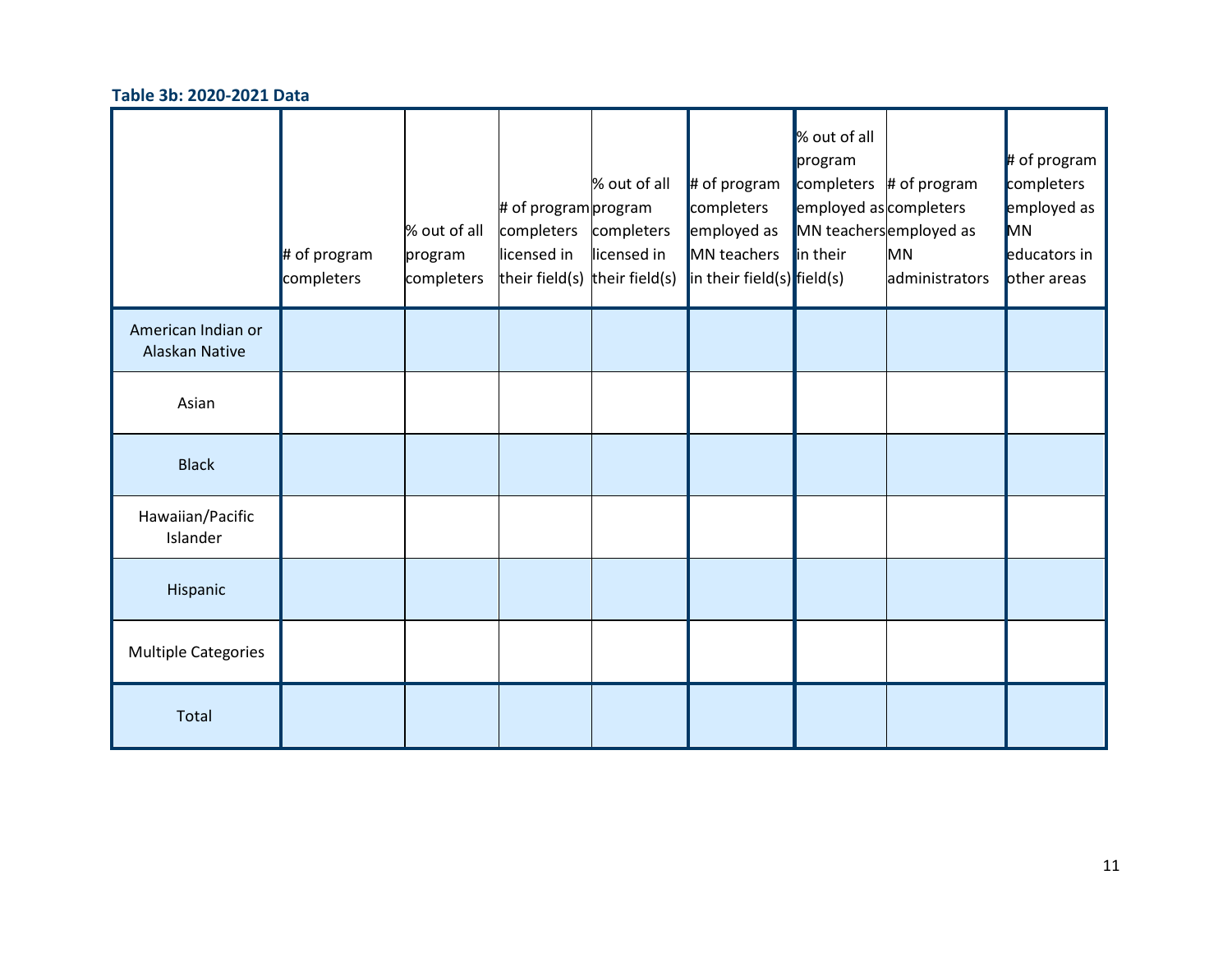#### **Table 4a: Fall 2021 Data**

|                                      | $\ $ # of<br>candidates<br>recruited to<br>grantee unit | % of<br>candidates<br>recruited to<br>grantee unit | # of candidates<br>newly admitted<br>to the unit | % of<br>candidates<br>newly<br>admitted to<br>the unit | $\parallel$ # of<br>candidates<br>enrolled at<br>the unit | % of all<br>candidates<br>enrolled | # of<br>candidates<br>who<br>completed<br>student<br>teaching | % out of all<br>candidates<br><b>who</b><br>completed<br>student<br>teaching |
|--------------------------------------|---------------------------------------------------------|----------------------------------------------------|--------------------------------------------------|--------------------------------------------------------|-----------------------------------------------------------|------------------------------------|---------------------------------------------------------------|------------------------------------------------------------------------------|
| American Indian or<br>Alaskan Native |                                                         |                                                    |                                                  |                                                        |                                                           |                                    |                                                               |                                                                              |
| Asian                                |                                                         |                                                    |                                                  |                                                        |                                                           |                                    |                                                               |                                                                              |
| <b>Black</b>                         |                                                         |                                                    |                                                  |                                                        |                                                           |                                    |                                                               |                                                                              |
| Hawaiian/Pacific<br>Islander         |                                                         |                                                    |                                                  |                                                        |                                                           |                                    |                                                               |                                                                              |
| Hispanic                             |                                                         |                                                    |                                                  |                                                        |                                                           |                                    |                                                               |                                                                              |
| <b>Multiple Categories</b>           |                                                         |                                                    |                                                  |                                                        |                                                           |                                    |                                                               |                                                                              |
| Total                                |                                                         |                                                    |                                                  |                                                        |                                                           |                                    |                                                               |                                                                              |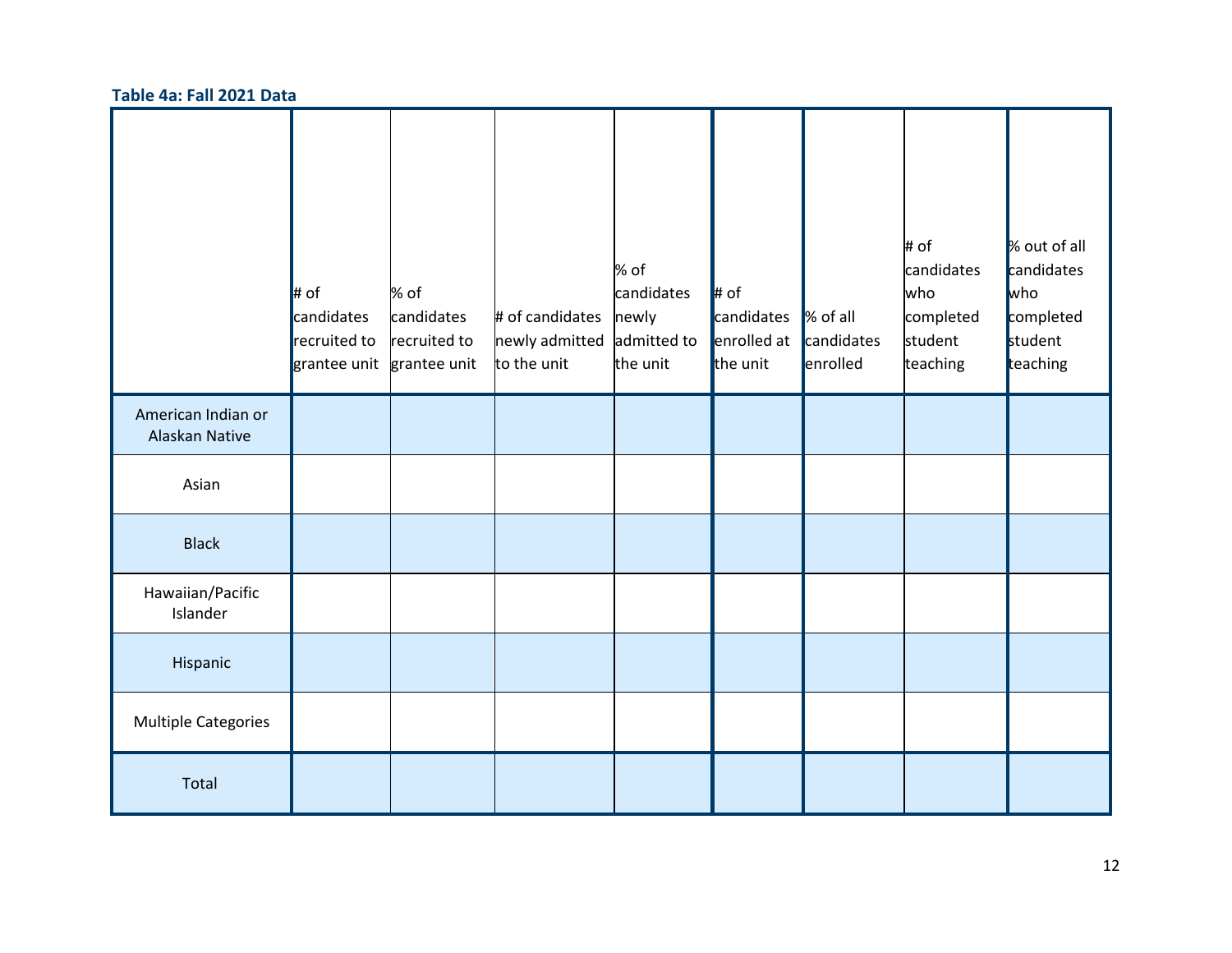#### **Table 4b: Fall 2021 Data**

|                                      | # of program<br>completers | % out of all<br>program<br>completers | # of program<br>completers<br>licensed in<br>their field(s) | % out of all<br>program<br>completers<br>licensed in | # of program  % out of all<br>completers<br>employed as completers<br>MN teachers employed as<br>their field(s) in their field(s) MN teachers | program<br>in their<br>field(s) | # of program<br>completers<br>employed as<br>MN<br>administrators | # of program<br>completers<br>employed as<br><b>MN</b><br>educators in<br>other areas |
|--------------------------------------|----------------------------|---------------------------------------|-------------------------------------------------------------|------------------------------------------------------|-----------------------------------------------------------------------------------------------------------------------------------------------|---------------------------------|-------------------------------------------------------------------|---------------------------------------------------------------------------------------|
| American Indian or<br>Alaskan Native |                            |                                       |                                                             |                                                      |                                                                                                                                               |                                 |                                                                   |                                                                                       |
| Asian                                |                            |                                       |                                                             |                                                      |                                                                                                                                               |                                 |                                                                   |                                                                                       |
| <b>Black</b>                         |                            |                                       |                                                             |                                                      |                                                                                                                                               |                                 |                                                                   |                                                                                       |
| Hawaiian/Pacific<br>Islander         |                            |                                       |                                                             |                                                      |                                                                                                                                               |                                 |                                                                   |                                                                                       |
| Hispanic                             |                            |                                       |                                                             |                                                      |                                                                                                                                               |                                 |                                                                   |                                                                                       |
| <b>Multiple Categories</b>           |                            |                                       |                                                             |                                                      |                                                                                                                                               |                                 |                                                                   |                                                                                       |
| Total                                |                            |                                       |                                                             |                                                      |                                                                                                                                               |                                 |                                                                   |                                                                                       |